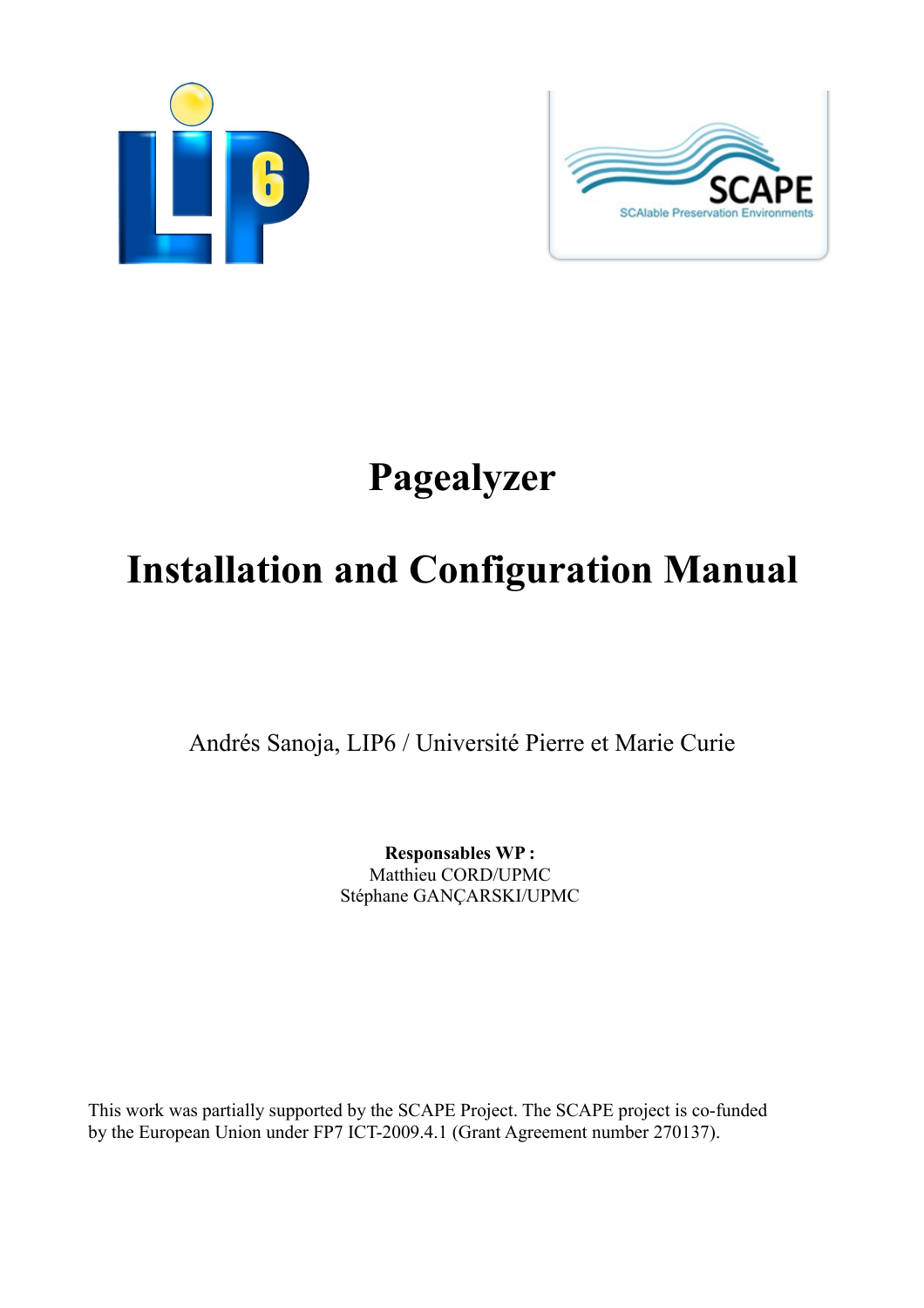## **Enviroment Verification and Configuration**

The tools pageanalyzer.rb, change detection.rb and capture.rb are written in Ruby 1.9.1. In the other hand for the change detection process others tools are used that are written in Java, therefore this should be taken into account in the enviroment verification process. The development enviroment was Linux Ubuntu 11.40, the package description is done following its repositories, but in theory should be compatible with debien repos.

## *Ruby Installation*

We need to be carefull with this step because the software won't work on the 1.8.x versions of Ruby.

```
sudo apt-get install ruby1.9.1-full
```
After that we should check that both, ruby and rubygems, are been properly installed.

```
$ ruby -v
1.9.2p290 (2011-07-09 revision 32533) [i686-linux]
```
It is enough to match the version number. Any doubts there are several tutorials to do this [1]. Now we check the rubygems package manager:

 $$$  gem  $-v$ 1.3.7

## *Installing Dependencies*

After the language and the package manager are properly configured and installed, we may proceed to install the dependencies:

```
sudo gem install --version '= 0.8.6' hpricot
sudo apt-get install libxslt-dev libxml2-dev
sudo gem install --version '= 1.5.5' nokogiri
sudo gem install --version '= 2.0.3' sanitize
sudo gem install --version '= 2.25.0' selenium-webdriver
sudo apt-get install openjdk-6-jdk
sudo apt-get install imagemagick
```
**Note1**: Installing the selenium-webdriver can cause some warnings in text encoding that should be fine, in almost all the cases.

**Note 2**: The java installation is a reference to remember that it should be present.

**Note 3**: ImageMagick 6 is optional, only needed for thumbnailing and cropping web page viewport. This thumbs area usefull for integrating with other tools and for future optimization of change detection process . If you don't want to use it ignoring parameter "--thumb" should do the trick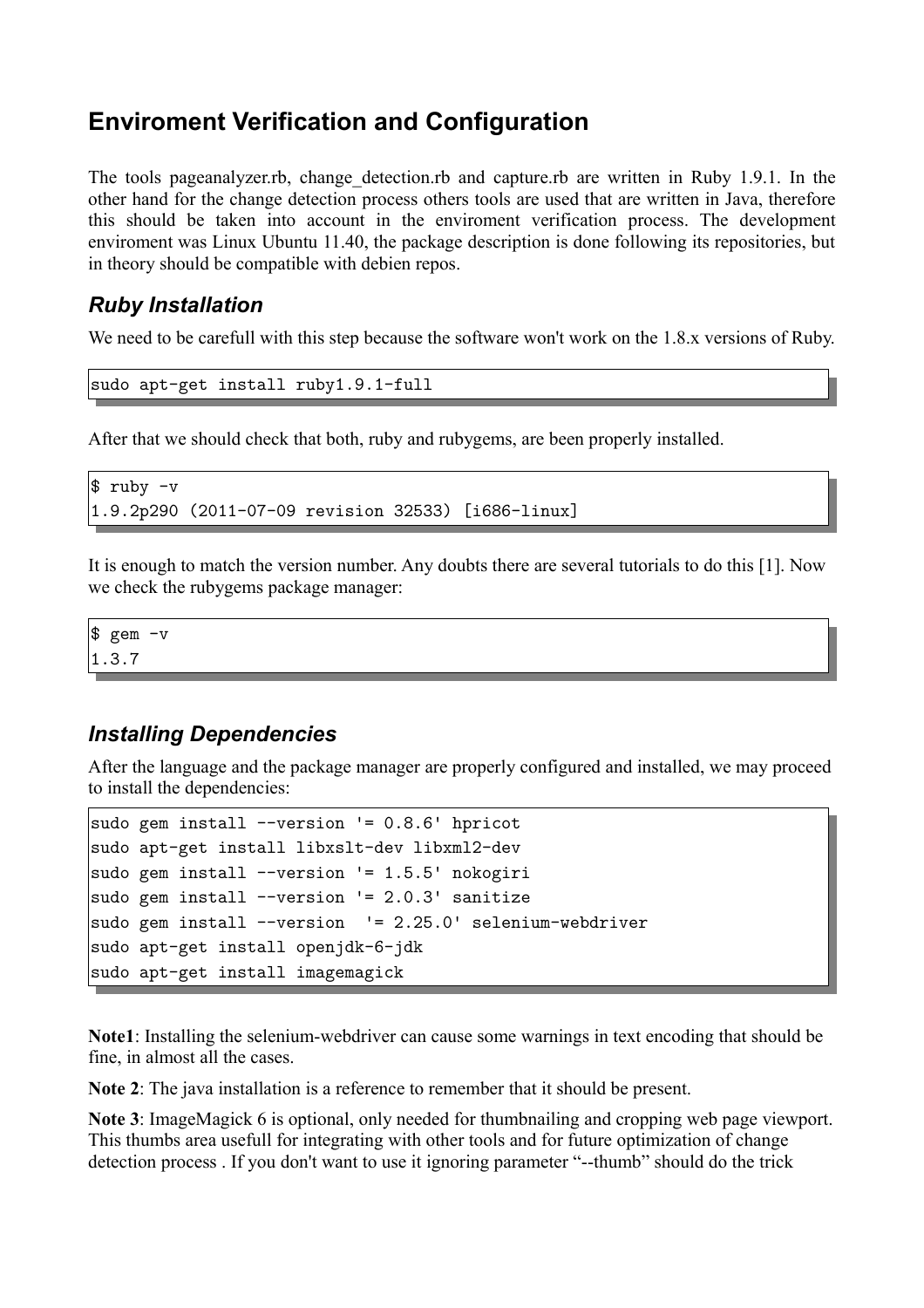# **Instalation of Pagealyzer 0.9**

Pagealyzer is a set of components that can be used (most of them) independently, but in the case of change detection they are all used as a chain for simplicity of integration.

The software can be downloaded from:

<https://github.com/openplanets/pagelyzer/downloads>

It is enough to unzip the compressed file into the desired destination and after all dependencies are met we are ready to go.

The folder structure is the following:



Note: *out* folder is intended to be an output folder, but it is optional. Can be overriden with parameters.